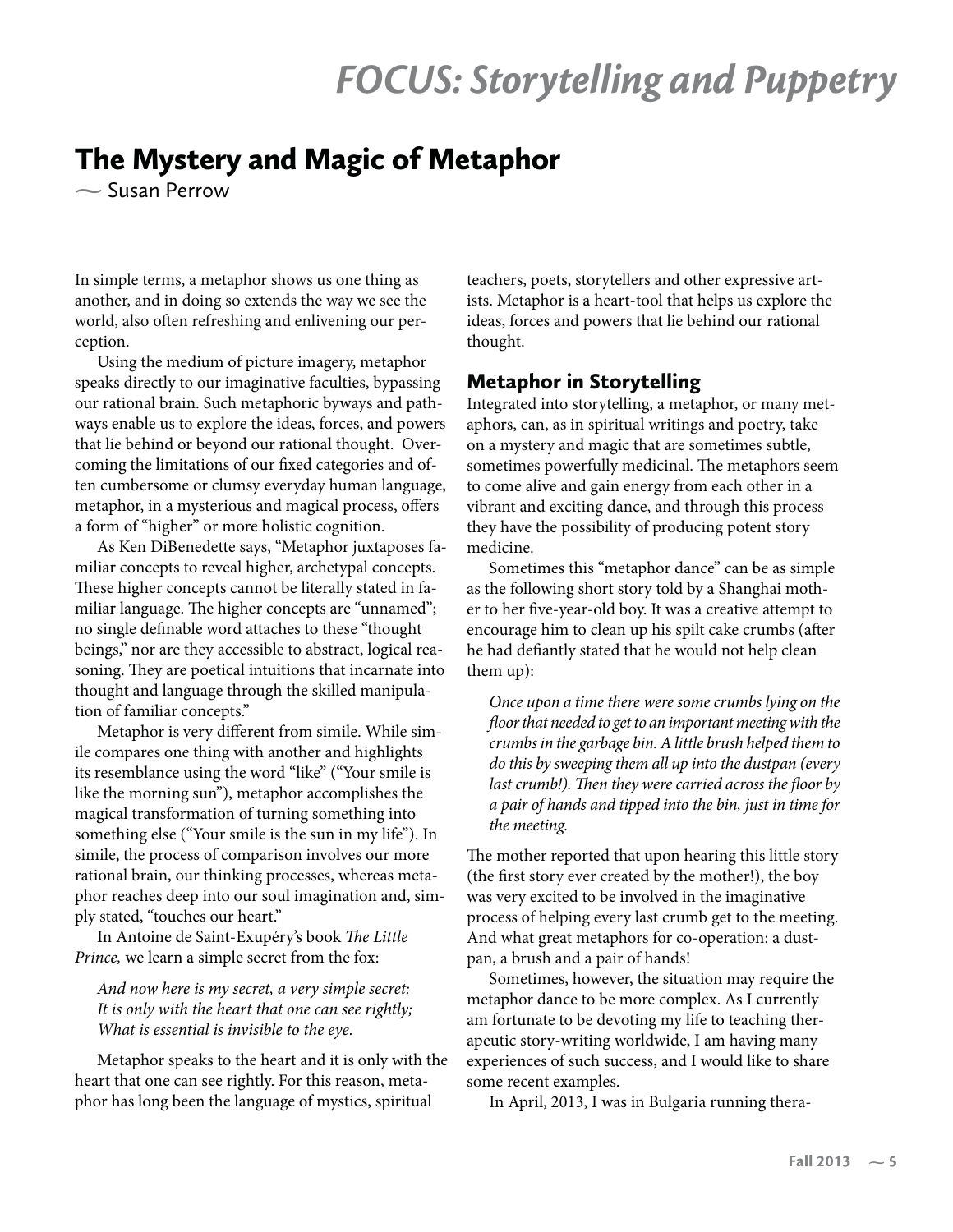peutic storytelling workshops for psychologists. One group worked on a story for a five-year-old girl who had, one month beforehand, lost her father to a sudden illness. Because he had died at home in his sleep, the girl was extremely fearful of going to sleep, and also fearful of her mother going to sleep. She would do everything she could to try and stay awake—run around the house, scream and cry, refuse to lie down. . . and when, out of sheer exhaustion she would fall asleep, she would wake up a few hours later and run to her mother and wake her up. The grieving mother had gone to the psychologist with sleep exhaustion, asking for help. The group worked on a story to hopefully help the little girl "want to go to sleep."

You may wonder where one begins with such a story. The girl's greatest interests were ballet and ballerina dolls, so this was my recommended starting point (I suggest you refer to my book *Therapeutic Storytelling* for an extensive list of tips on choosing metaphors).

Here is the completed story (loosely translated from Bulgarian):

*There was once a beautiful ballerina that lived inside a music box on top of a strong table in a little colored house at the edge of town. Every day the music box lid would open and the ballerina would dance round and round and round. Oh, how she loved to dance. When she was tired the music box lid would close and she could rest. And so life went on, day after day—the ballerina would dance, then rest, then dance some more.*

*One day everything changed in the life of the beautiful ballerina. While she was resting in her music box, a terrible storm came in the night and shook the colored house so strongly that the table rocked backwards and forwards and almost fell over. One of the table legs cracked and fell off, and the music box lid flew open so wide that it wasn't able to close again. The ballerina woke up and began to dance, round and round and round—she danced all day and all night and all the next day—round and round and round—she danced and danced and could not stop.*

*One evening the Spirit of Dreams (a character from Bulgarian folklore) was passing by the window of the little colored house. She looked in and saw the ballerina dancing round and round, and knew she could be of some help. So she slipped inside and sang a special song to help the music box lid find a way to close again. That night the ballerina was able to have a long, long rest, and the next morning the Spirit of Dreams was back again, this time to sing a different kind of song—a wake up song. The music box lid opened and the ballerina was able to dance round and round and round. Oh, how*  *this ballerina loved to dance! Now with the help of the Dream Spirit, life could go on, day after day—the ballerina could dance, then rest, then dance some more.*

Three weeks later I received the following email from the mother's psychologist: "This story did something amazing. The girl liked it very much and asked her mother to tell her the story several times. The story reduced the girl's tension and anxiety to a great extent. She asked a lot of questions about the Spirit of Dreams. We established contact with a young woman studying at The Academy of Arts in Sofia who painted the Dream Spirit on the wall over the girl's bed. The effect was just like in a fairy tale. The problem with the sleep seems to be solved."

In this situation, the choice of metaphors (ballerina, music box, table, storm, dream spirit) danced together in a therapeutic story journey and created powerful story medicine to help the girl want to go to sleep each night.

A very different story line was used in a workshop in North America. The desired resolution was to find new strength and life following the suicide of a father. The group worked with a nature cycle theme. The story was about a strong oak tree toppled over by a great storm. Where the roots had been torn out, a baby acorn was dropped into the earth. Cradled in the arms of the acorn shell, in the dark of the earth, all alone, the acorn slowly began to sprout. This situation was quite different from the one in Bulgaria, and the group felt it was important that the story should be written for the mother, to encourage her to find strength to cradle and support her child.

Working with the mystery and magic of metaphor, therapeutic stories can address a range of issues, from aggressive behavior to grieving, anxiety, lack of confidence, bullying, teasing, nightmares, intolerance, inappropriate talk, toilet training, bedwetting and much more. Therapeutic stories also have the potential for nurturing positive values and building emotional resilience and character.

There are so many different situations where a story can offer help for children, teenagers and adults. In Portland, Oregon a teacher wrote a story about a Yellow Bird for an adopted Chinese child who was being teased at school. After telling the story several times in class the teacher shared it with the mother, who commented that she knew something had happened because the tears had stopped and the child seemed much happier before going to bed. In Croatia a mother and therapist together worked on a story about a heavy stone necklace, which was for a fourteen-year-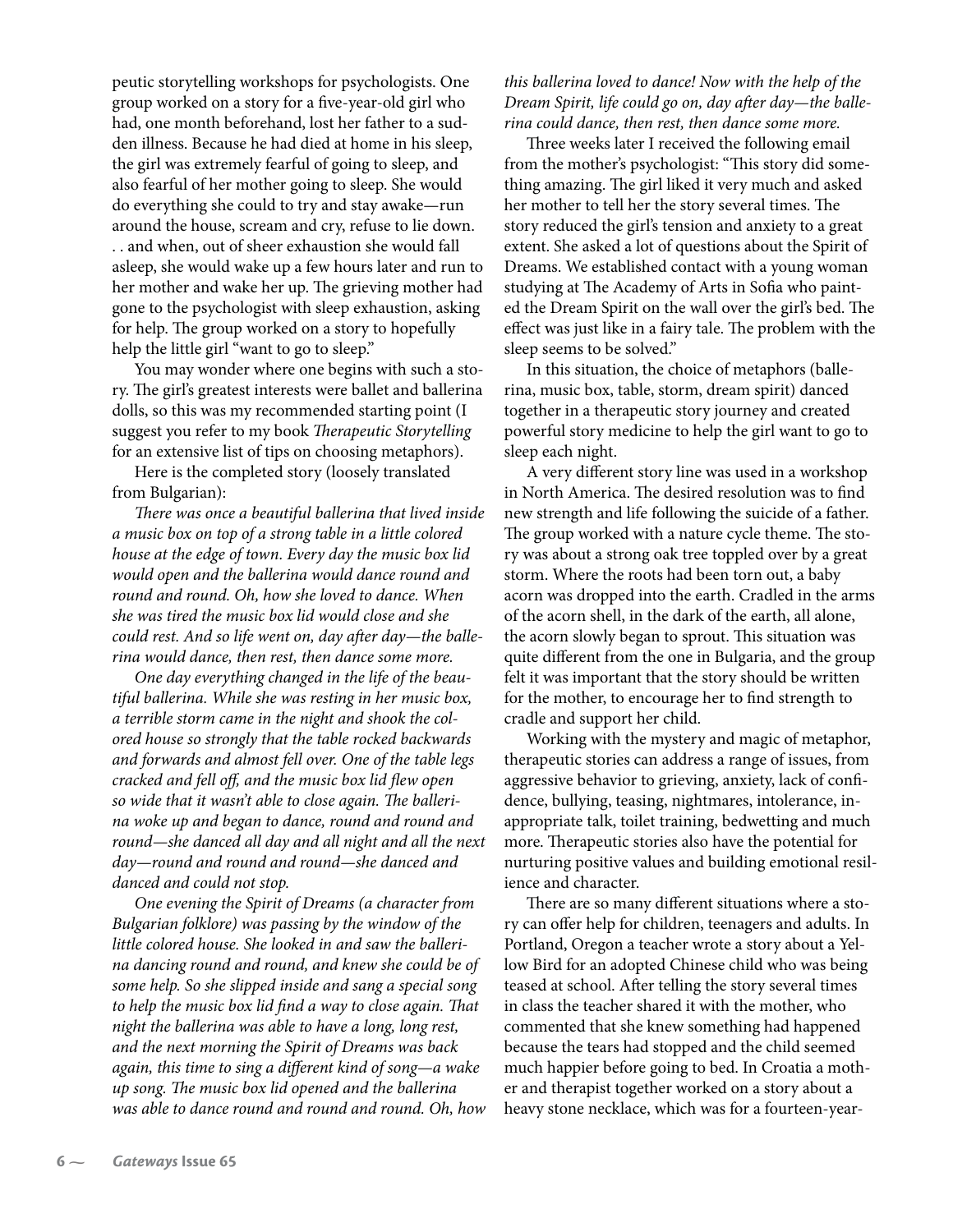old girl who could no longer walk and needed to use a wheelchair, but was refusing to do so. The teenager wrote an email of thanks to me, saying that the story had encouraged her to accept the help of the wheelchair. A twenty-two-year old Kenyan man, approaching his death, used a story about a family of rabbits to say honest and important things about his life, things that his culture would not have allowed him to express. A fifty-five-year-old woman wrote her own story to deal with her sexual abuse when she was three years old.

There is such a need and a thirst today for story medicine. And intrinsic to the art of therapeutic story writing is the art of using metaphor.

In writing a healing story it helps to carefully select therapeutic metaphors and to construct a journey or quest to meet the need of the situation and the age of the child or teenager. The story is not intend-

**-** *There are so many different situations where a story can offer help for children, teenagers, and adults.*

ed to moralize or to induce guilt; this point cannot be stressed enough! The objective is to simply reflect what is happening and, through the story "metaphors" and "journey" provide an acceptable means of dealing with the behavior and a positive resolution. A healing tale should, as much as possible, leave the listener free to come to her or his own conclusion. This way the "power of story" is left to do its work, as Ben Okri suggests, "in silence, invisibly":

*It is easy to forget how mysterious and mighty stories are. They do their work in silence, invisibly. They work with all the internal materials of the mind and self. They become part of you while changing you.*  (*Birds of Heaven,* p. 34).

As a vital ingredient in therapeutic story making, metaphors help to form imaginative connections that draw in and "enchant" the listener. As integral parts of the story journey, they often play both negative roles (obstacles, hindrances and tempters or temptations that help to pull a behavior or situation out of balance) and positive roles (helpers or guides that bring the behavior/situation back into wholeness or balance).

Try to picture the following: a story is written for a child who is annoying other children, and the story is directly about a child who is always annoying other children but learns to stop when the other children refuse to be friends. If such a story is told in class, because it lacks metaphors to help "lift" the listeners into their imaginations, the group could be trying to work out who the story is about, and suddenly the teacher could be interrupted by someone calling out, "Josh does the same, he annoys everyone!" It is even questionable whether such an example, devoid of metaphoric imagery, could be called a story.

Let us now take the same example and build a story with metaphor. Starting first with "simile" can be a helpful inroad to story making. "It's as if an annoying, obnoxious child is like an octopus whose tentacles are getting into everything." Then drop the "as if " and "is like: and our story can begin:

*Occy Octopus was a continual worry for his ocean friends. He always seemed to be annoying one, or pestering another, or bothering all of them at once. Whatever the friends were doing, wherever the friends were going, Occy's eight long tentacles would get in the way. One tentacle might be hooked onto Crab's claw, another one reaching inside Groper's mouth, another tickling Star Fish's feet, another dragging clumps of seaweed into their play.*

As well as Occy's tentacles being obstacles in the story, the ocean friends, because of their negative chanting, also become obstacles.

*Go away, Occy, go away, we don't like the way you play, Go away, Occy, go away, your tentacles are in the way!*

Then Turtle enters as the wise helper. More "helping" metaphors along the story journey are the long piece of seaweed, and the community involvement to help pull it along. The resolution is Occy's "self progress" towards keeping his tentacles under control and learning the true way to swim.

This story, with the use of both obstacle and helping metaphors, offers a simple transformational journey from "annoying friends and lack of control" to "enjoyable friendships and better self-control." Through a light and humorous approach, the story leads to a positive resolution and the behavior is restored to balance.

(For the full story, "Obnoxious Octopus," see my ebook, *A Spoonful of Stories: An A - Z Collection of Behavior Tales for Children*.)

As an exercise in experiencing and understanding the use of metaphor in story making, I suggest you read some folk and fairy tales, then make up a table of your own, identifying both the obstacles and the helpers. But be forewarned! You may find a story that